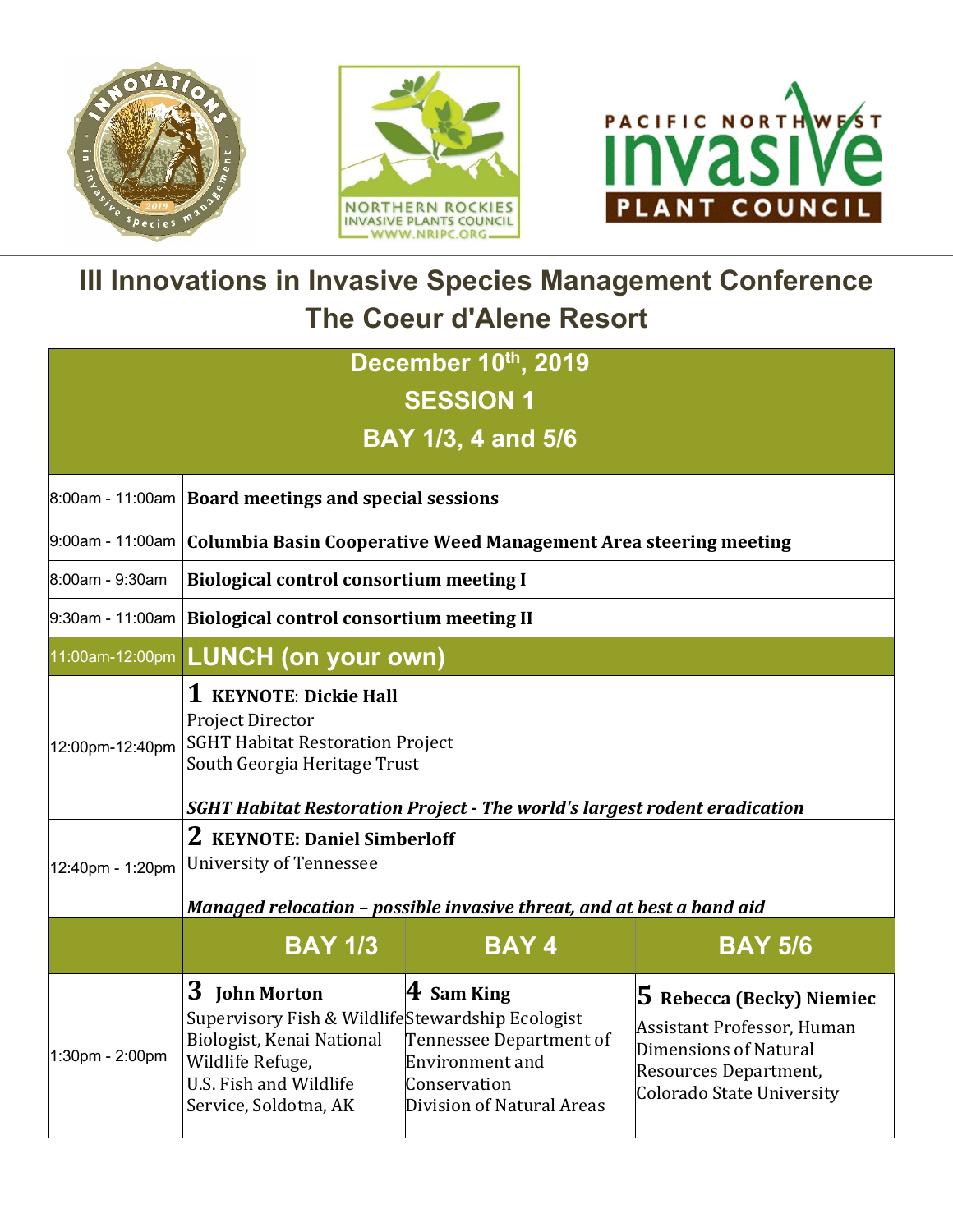|                       | The tension between<br><b>The Tennessee state parks</b><br><b>Motivating landowners to</b> |                                           |                                     |  |
|-----------------------|--------------------------------------------------------------------------------------------|-------------------------------------------|-------------------------------------|--|
|                       | managing invasives and                                                                     | environmental license                     | recruit their neighbors for         |  |
|                       | translocating species to                                                                   | plate; making revenue                     | invasive species control            |  |
|                       | places they've never                                                                       | work for parks                            |                                     |  |
|                       | occurred before to                                                                         |                                           |                                     |  |
|                       | facilitate climate                                                                         |                                           |                                     |  |
|                       | adaption                                                                                   |                                           |                                     |  |
|                       | <b>6</b> Paul Heimowitz                                                                    | <b>Collin McAvinchey</b><br>$\mathcal{L}$ | <b>8</b> Justin Bush                |  |
|                       | <b>Invasive Species</b>                                                                    | <b>Lead Biological Science</b>            | Executive Coordinator,              |  |
|                       | Coordinator                                                                                | Technician, U.S. National                 | <b>Washington Invasive Species</b>  |  |
|                       | U.S. Fish & Wildlife Service                                                               | Park Service, Exotic Plant                | Council                             |  |
|                       | Pacific Region, Ecological                                                                 | Management Team                           |                                     |  |
| 2:00pm - 2:0pm        | <b>Services Program</b>                                                                    |                                           | <b>Urban forest pest readiness:</b> |  |
|                       |                                                                                            | <b>Weeds in the woods: A</b>              | <b>Increasing preparedness to</b>   |  |
|                       | <b>Managed relocation:</b>                                                                 | technician's eye-view of                  | introductions of new invasive       |  |
|                       | <b>Native species</b>                                                                      | invasive plant                            | insects and building                |  |
|                       | preservation or invasive                                                                   | management in America's                   | connections between                 |  |
|                       | species aggravation?                                                                       | <b>Northwest National Parks</b>           | municipalities, state, and          |  |
|                       |                                                                                            |                                           | federal agencies                    |  |
|                       | 9<br><b>PANEL DISCUSSION:</b>                                                              | $\bf{10}\;$ Bryce Maxell                  | $\bf 11$ Lauren Kuehne              |  |
|                       | Daniel Simberloff, John                                                                    | Program Coordinator,                      | University of Washington,           |  |
|                       | <b>Morton, Paul Heimowitz</b>                                                              | Montana Natural Heritage                  | School of Aquatic and Fishery       |  |
| 2:30pm - 3:00pm       |                                                                                            | Program                                   | Sciences, Seattle, WA               |  |
|                       |                                                                                            | <b>Predicted habitat</b>                  | <b>Using eDNA to detect and</b>     |  |
|                       |                                                                                            | suitability modeling for                  | monitor aquatic invasive            |  |
|                       |                                                                                            | invasive species and                      | plants in lakes                     |  |
|                       |                                                                                            | biocontrol in Montana                     |                                     |  |
|                       |                                                                                            |                                           |                                     |  |
| 3:00 pm to 3:30<br>pm | <b>BREAK (exhibitor sponsored)</b>                                                         |                                           |                                     |  |
|                       |                                                                                            | <b>SESSION 2</b>                          |                                     |  |
|                       | <b>BAY 173</b>                                                                             | <b>BAY4</b>                               | <b>BAY 5/6</b>                      |  |
|                       | 12 Greg Haubrich                                                                           | $13$ Johnny Randall                       | $\bf 14\,$ Jessica Spencer          |  |
|                       | Noxious Weed Coordinator North Carolina Botanical                                          |                                           | Invasive Species Biologist          |  |
|                       | <b>Washington State</b>                                                                    | Garden Director of                        | U.S. Army Corps of Engineers        |  |
|                       | Department of Agriculture Conservation Programs                                            |                                           |                                     |  |
| 3:30pm - 4:00pm       |                                                                                            |                                           |                                     |  |
|                       | <b>Using species</b>                                                                       | In my lifetime: From                      | Attempt to eradicate salt           |  |
|                       | distribution: Modeling                                                                     | introduction and lag phase                | cedar from the state of             |  |
|                       | and economic analysis to                                                                   | to invasion                               | <b>Florida"</b>                     |  |
|                       | justify invasive species                                                                   |                                           |                                     |  |
|                       | management efforts                                                                         |                                           |                                     |  |
| 4:00pm - 4:30pm       | 15 Samantha Simon                                                                          | 16 Paul Heimowitz                         | $17$ Teagan Ward                    |  |
|                       | Executive Director,                                                                        |                                           |                                     |  |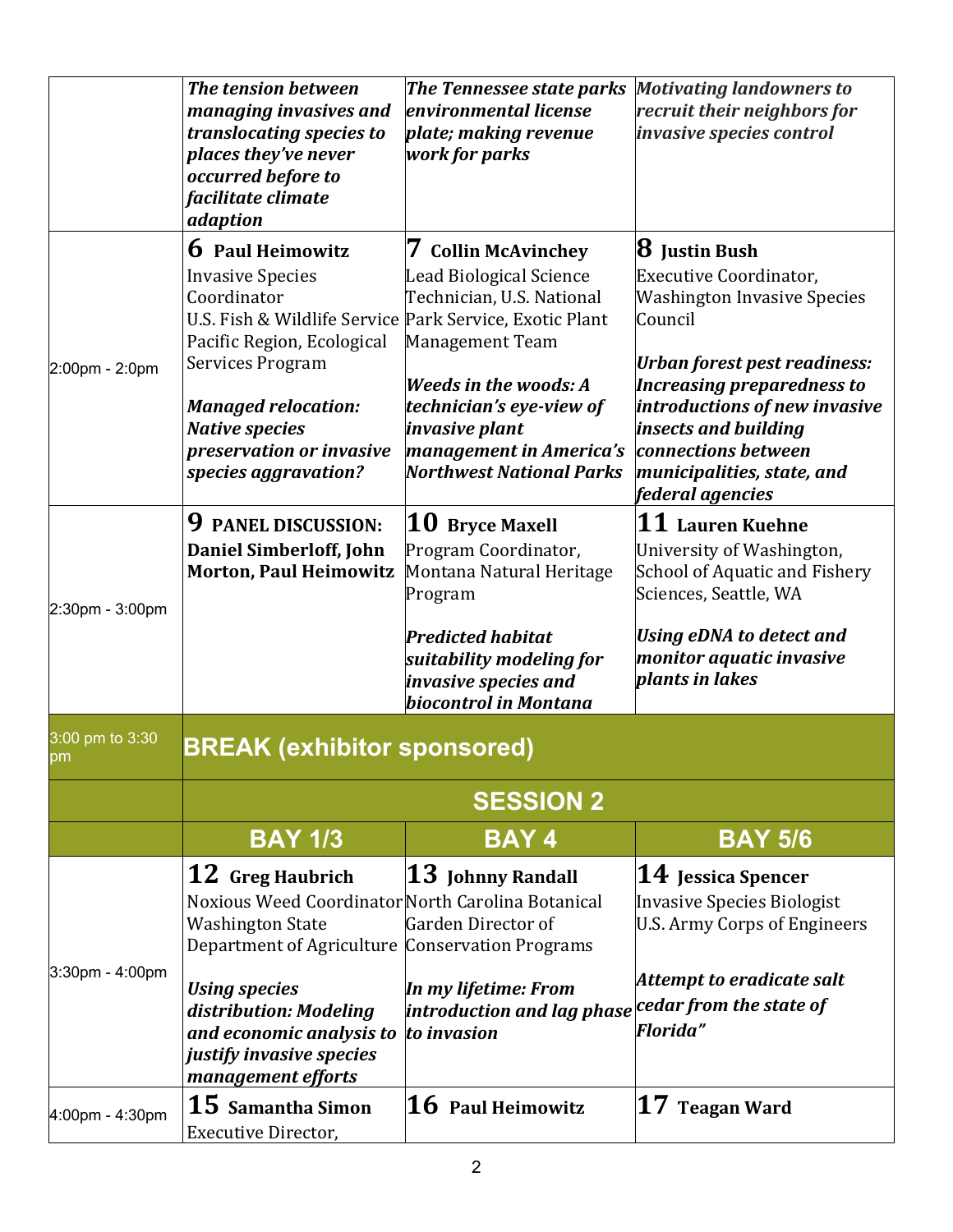|                 | <b>Emergency and Domestic</b>                                        | <b>Invasive Species</b>                                     | <b>Aquatic Invasive Species</b>                                                          |
|-----------------|----------------------------------------------------------------------|-------------------------------------------------------------|------------------------------------------------------------------------------------------|
|                 | Programs, U.S. Department Coordinator                                |                                                             | Program Coordinator                                                                      |
|                 | of Agriculture,                                                      | U.S. Fish and Wildlife                                      | City of Bellingham                                                                       |
|                 | Animal and Plant Health                                              | Service - Pacific Region,                                   |                                                                                          |
|                 | <b>Inspection Service, Plant</b><br><b>Protection and Quarantine</b> |                                                             | Ecological Services Program <i>Whatcom boat inspections:</i><br>Preventing the spread of |
|                 |                                                                      | <b>Walking the talk: Agency</b>                             | aquatic invasive species in                                                              |
|                 | <b>TBD</b>                                                           | policy to prevent new<br>invasions from field<br>activities | <b>Whatcom County, Washington</b>                                                        |
|                 | 18 Bridgette Flanders                                                | $ 19\>$ David Coyle                                         | ${\bf 20}$ Sara Cowell $^{\rm 1}$ and Susan                                              |
|                 | Chief, Branch of Refuge                                              | Department of Forestry and Roe <sup>2</sup>                 |                                                                                          |
|                 | <b>Biology</b>                                                       | Environmental                                               | <sup>1</sup> National Aquatic Invasive                                                   |
|                 | Regional Refuge Biologist                                            | Conservation, Clemson                                       | Species Advisor, Fisheries and                                                           |
|                 | Pacific Region One                                                   | University                                                  | Oceans Canada                                                                            |
|                 | National Wildlife Refuges                                            |                                                             | <sup>2</sup> National Aquatic Invasive                                                   |
| 4:30pm - 5:00pm | U.S. Fish and Wildlife                                               | <b>What have we done? The</b>                               | Species Manager, Fisheries and                                                           |
|                 | Service                                                              | curious case of the Callery                                 | Oceans Canada                                                                            |
|                 | <b>Invasive plant</b>                                                | pear                                                        | Canada's aquatic invasive                                                                |
|                 | management: Increasing                                               |                                                             | species regulations - protect                                                            |
|                 | the likelihood of success                                            |                                                             | freshwater and marine                                                                    |
|                 | on national wildlife                                                 |                                                             | ecosystems from the                                                                      |
|                 | refuges"                                                             |                                                             | introduction or spread of                                                                |
|                 |                                                                      |                                                             | aquatic invasive species                                                                 |
|                 | 21 Mike Ielmini                                                      | $ 22\>$ Erin Stockschlaeder                                 | $23$ Sara Cowell                                                                         |
|                 | <b>National Invasive Species</b>                                     | <b>Ecologist, Fairfax County</b>                            | National Aquatic Invasive                                                                |
|                 | Program Manager, U.S.                                                | <b>Park Authority</b>                                       | Species Advisor, Fisheries and                                                           |
|                 | <b>Forest Service, National</b>                                      |                                                             | Oceans Canada                                                                            |
| 5:00pm - 5:30pm | <b>Forest System</b><br>Headquarters                                 | More than pulling weeds,<br>habitat restoration with        | eDNA: Bridging the gap                                                                   |
|                 |                                                                      | volunteers                                                  | between science and                                                                      |
|                 | <b>WILD SPOTTER -</b>                                                |                                                             | management                                                                               |
|                 | <b>Mapping invasives in</b>                                          |                                                             |                                                                                          |
|                 | <b>America's wild places</b>                                         |                                                             |                                                                                          |
|                 | $24\,$ Krista Lutzke                                                 | ${\bf 25}\,$ James Castle                                   | ${\bf 26}\,$ Thomas Woolf                                                                |
|                 | Play Clean Go                                                        |                                                             | Wildlife Biologist, U.S. Army Aquatic Invasive Species Bureau                            |
|                 | Program Manager                                                      | Corps of Engineers, Walla                                   | Chief, Montana Fish Wildlife and                                                         |
| 5:30pm - 6:00pm |                                                                      | Walla District Burbank, WA                                  | Parks                                                                                    |
|                 | <b>PlayCleanGo</b>                                                   |                                                             | Montana's aquatic invasive                                                               |
|                 |                                                                      | Invasive herpetofauna on                                    | species program: Show us                                                                 |
|                 |                                                                      | <b>DOD</b> lands                                            | your mussels                                                                             |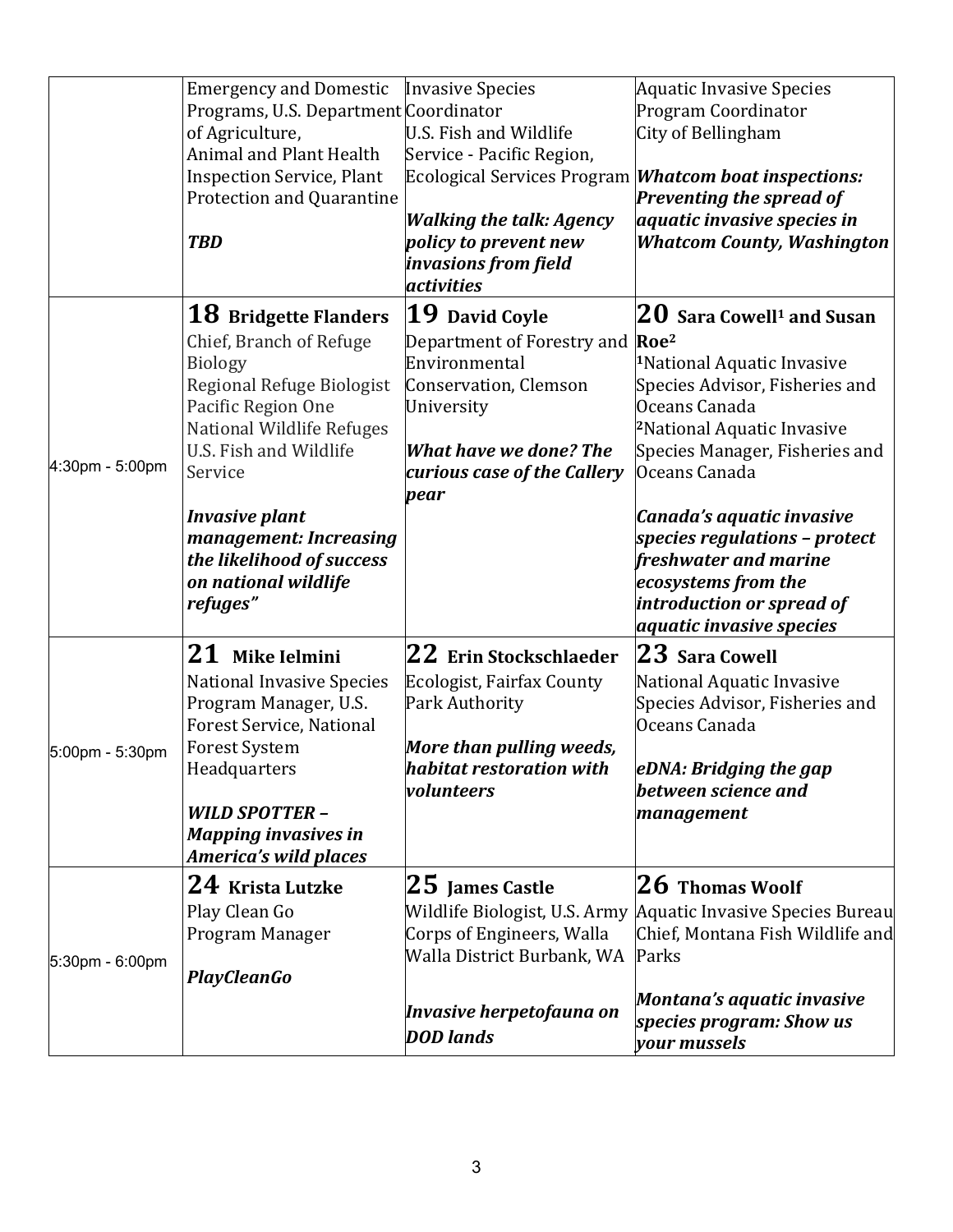| 6:00pm - 7:30pm |  |  |
|-----------------|--|--|
|                 |  |  |

## **OPENING NIGHT RECEPTION**

**(sponsored by Invasive Plant Control Inc.)**

## **December 11th, 2019 SESSION 3 BAY 1/3, 4 and 5/6** 7:00am - 8:00am **REGISTRATION and CONTINENTAL BREAKFAST** 8:00am - 8:10am **WELCOME AND OPENING REMARKS** 8:05am - 8:35am **27 KEYNOTE: Dan Tompkins** IUCN Task Force and Technical Subgroup on Synthetic Biology *Assessing the potential of synthetic biology approaches for pest management* 8:35am - 9:05am **28 KEYNOTE: Daniel Simberloff** University of Tennessee *Managing biological invasions: Progress, problems, and polemics* 8:35am - 9:05am **BREAK (sponsored by Invasive Plant Control, Inc. www.invasiveplantcontrol.com) SESSION 4 BAY 1/3 BAY 4 BAY 5/6** 9:15am - 9:45am **29 Chuck Bargeron**  Associate Director, Center for Invasive Species and Ecosystem Health, University of Georgia, *Bugwood: Past, present Department of Defense and future* **30 Kevin Porteck** Air Force Senior Natural Resource Manager, Silver Spring, MD **Invasive species** *management in the* **31 Jennifer Andreas** Washington State Biocontrol Specialist, Washington State University **Potential biocontrol options** for flowering rush *management*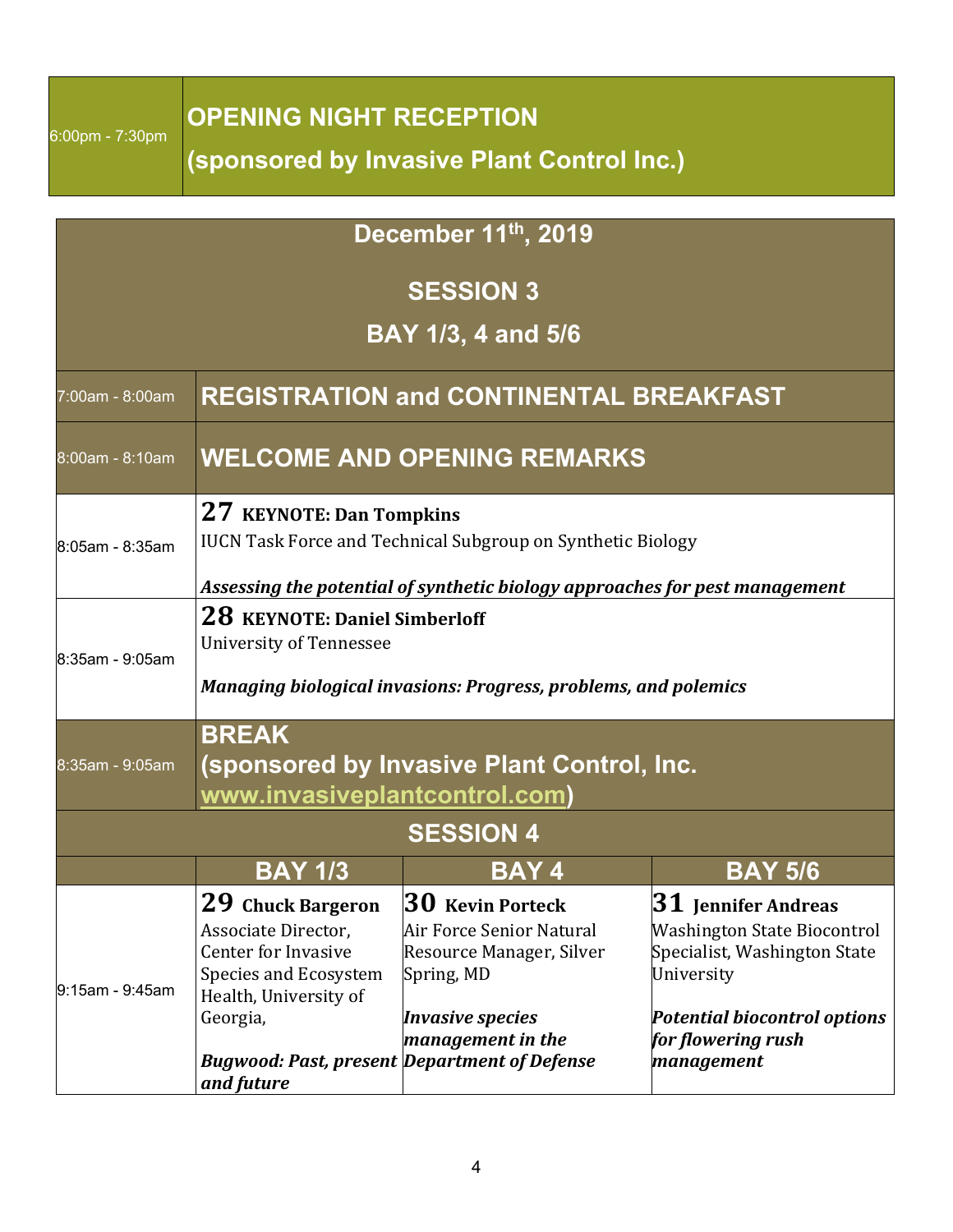| 9:45am - 10:15am               | 32 Chris Looney<br>Entomologist;<br><b>Washington State</b><br>Department of<br>Agriculture<br><b>Beliefs and attitudes</b><br>about classical<br>biological control in<br><b>Washington State</b>                                                                                              | $\bf{33}$ Karen Laitala<br><b>Blackfoot Challenge Weed</b><br>Coordinator<br>Powell County Weed Board<br>Coordinator<br>Haunted by cane toads? Community based invasive<br>species management in the<br><b>Blackfoot watershed</b>                                         | $34$ Rachel Brooks<br>Plant Pathology Ph.D.<br>Candidate in the School of<br><b>Plant and Environmental</b><br>Sciences at Virginia Tech<br>University<br><b>Biological control of the</b><br>invasive tree-of-heaven<br>(Ailanthus altissima) and its<br>progress towards<br>registration |
|--------------------------------|-------------------------------------------------------------------------------------------------------------------------------------------------------------------------------------------------------------------------------------------------------------------------------------------------|----------------------------------------------------------------------------------------------------------------------------------------------------------------------------------------------------------------------------------------------------------------------------|--------------------------------------------------------------------------------------------------------------------------------------------------------------------------------------------------------------------------------------------------------------------------------------------|
| 10:15am - 10:35am <b>BREAK</b> |                                                                                                                                                                                                                                                                                                 |                                                                                                                                                                                                                                                                            |                                                                                                                                                                                                                                                                                            |
| 10:35am - 11:05am              | 35 Jenny Ketterlin<br><b>Invasive Species</b><br>Dry Tortugas National<br>Parks, Florida<br><b>Invasive reptile</b><br>management and<br>research in the south<br><b>Florida parks and</b><br>preserves                                                                                         | ${\bf 36}$ Shawna Bautista<br>U.S. Forest Service R6,<br>Biologist, Everglades and Invasive Plant and Pesticide<br><b>Use Coordinator</b><br>ACP and a Tragic Tree Kill in Plant Protection and<br><b>Central Oregon</b>                                                   | $\bf{37}$ Gregg Goodman<br>Senior Agriculturalist<br>U.S. Department of<br>Agriculture, Animal and Plant<br>Health Inspection Service,<br>Quarantine<br><b>Overview of the technical</b><br>advisory group for<br>biological control agents of<br>weeds (TAG-BCAW)                         |
| 11:05am - 11:35am              | 38 Al Cofrancesco<br><b>Technical Director, Civil</b><br>Works, Environmental<br>Engineering and<br>Sciences, U.S. Army<br><b>Corps of Engineers</b><br><b>Technical Advisory</b><br><b>Group for Biological</b><br><b>Control Agents of</b><br><b>Weeds (TAG) review of</b><br>agent petitions | $ 39$ Raymond Willard<br>State Roadside Asset Manager<br>Washington State Department MT<br>of Transportation<br>Applying transportation<br>asset management to<br>highway roadsides<br>invasive species prevention<br>through improved land use<br>planning and management | $\bf{40}$ John Gaskin<br>Botanist, USDA ARS Sidney,<br><b>Using genetics for invasive</b><br>weed management; tales<br>from flowering rush,<br>common mullein, and a new<br>thistle species in North<br>America                                                                            |
| 11:35am - 12:05pm              | 41 Erin<br>Stockschlaeder<br>Ecologist, Fairfax County Biologist<br>Park Authority<br><b>Prioritizing limited</b><br>resources for<br>restoration ecologists                                                                                                                                    | $\bf{42}$ Keely Hassett<br>U.S. Fish and Wildlife Service<br><b>Invasive Weed Management</b><br>on Midway Atoll NWR                                                                                                                                                        | $\bm{43}$ Hariet Hinz<br><b>Country Director, CABI</b><br>Switzerland<br><b>Weed biocontrol agents in</b><br>the pipeline for the western<br><b>USA</b>                                                                                                                                    |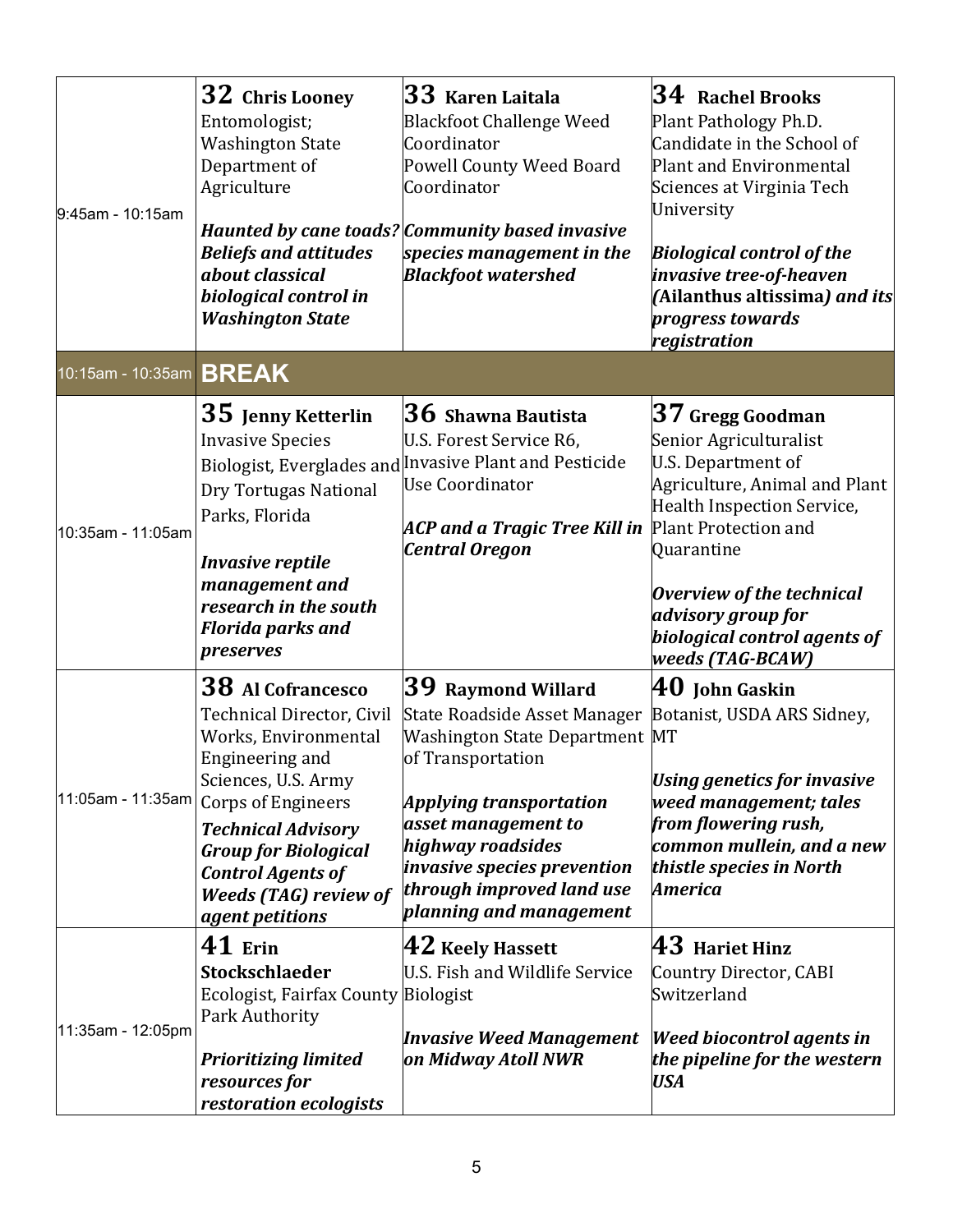|                    |                                                                                                                                                                                                   | <b>BAY 173</b>                                                                                                                                                                                                                                                                                                                                                                                |                                                                                                                                                                                                                                                          |  |  |
|--------------------|---------------------------------------------------------------------------------------------------------------------------------------------------------------------------------------------------|-----------------------------------------------------------------------------------------------------------------------------------------------------------------------------------------------------------------------------------------------------------------------------------------------------------------------------------------------------------------------------------------------|----------------------------------------------------------------------------------------------------------------------------------------------------------------------------------------------------------------------------------------------------------|--|--|
| 12:05pm - 1:00pm   | <b>SPONSORED LUNCHEON</b><br>(by Invasive Plant Control, Inc.<br>www.invasiveplantcontrol.com)                                                                                                    |                                                                                                                                                                                                                                                                                                                                                                                               |                                                                                                                                                                                                                                                          |  |  |
| 1:00 pm to 2:00 pm | 44 KEYNOTE: Dickie Hall<br>Project Director, SGHT Habitat Restoration Project, South Georgia Heritage Trust<br>RSPB Gough Island Restoration Programme - Saving the Tristan albatross             |                                                                                                                                                                                                                                                                                                                                                                                               |                                                                                                                                                                                                                                                          |  |  |
|                    |                                                                                                                                                                                                   | <b>SESSION 5</b>                                                                                                                                                                                                                                                                                                                                                                              |                                                                                                                                                                                                                                                          |  |  |
|                    | <b>BAY 1/3</b>                                                                                                                                                                                    | <b>BAY4</b>                                                                                                                                                                                                                                                                                                                                                                                   | <b>BAY 5/6</b>                                                                                                                                                                                                                                           |  |  |
| 2:00pm - 2:30pm    | $45$ Samantha Tank<br>Lakes Commission<br>Utilizing an adaptive<br>for invasive species<br>management:<br><b>Implementing the</b><br><b>Phragmites adaptive</b><br>management<br><b>framework</b> | $ 46 $ James Leary<br>Program Specialist, Great Assistant Professor, Aquatic<br>Plant Management, Agronomy<br>Department, Center for<br><b>Aquatic and Invasive Plants</b><br><b>management approach</b> University of Florida, Institute<br>of Food and Agricultural<br>Sciences<br><b>Bio-economic models</b><br>prioritizing east Maui<br>watershed protection<br>against Miconia invasion | $47$ Sonja Stutz<br>Research Scientist, CABI<br>Switzerland<br>The challenges of<br>synchronization in plant and<br>insect phenology for<br>conclusive results of host-<br>specificity tests: the case<br>study of a biocontrol agent<br>on common tansy |  |  |
| 2:30pm - 3:00pm    | 48 Chuck Bargeron<br>Associate Director,<br><b>Center for Invasive</b><br>Species and Ecosystem<br>Health, University of<br>Georgia<br><b>ABCs of citizen science</b><br>and data sharing         | $\bf{49}$ Alison Cohan and<br><b>Caleb Wittenmyer</b><br>Director, Maui Nui Forest<br>Program<br>The Nature Conservancy of<br>Hawaii<br><b>Forward looking InfrRed</b><br>(FLIR)-enabled UAV use for<br>detecting ungulates and<br>guiding on-the-ground hunts<br>in The Nature Conservancy's<br>Maui Nui forest program                                                                      | 50 Bryce Christiaens<br>Chair, Montana Invasive<br>Species Council<br>Utilizing science advisory<br>panels to inform invasive<br>species management<br>decisions                                                                                         |  |  |
| 3:00pm - 3:20pm    | <b>EXHIBITOR SPONSORED BREAK</b>                                                                                                                                                                  |                                                                                                                                                                                                                                                                                                                                                                                               |                                                                                                                                                                                                                                                          |  |  |
| 3:20 pm to 6:00 pm |                                                                                                                                                                                                   | <b>SESSION 6</b>                                                                                                                                                                                                                                                                                                                                                                              |                                                                                                                                                                                                                                                          |  |  |
|                    | <b>BAY 1/3</b>                                                                                                                                                                                    | <b>BAY4</b>                                                                                                                                                                                                                                                                                                                                                                                   | <b>BAY 5/6</b>                                                                                                                                                                                                                                           |  |  |
| 3:20pm - 3:50pm    | 51 Morgan Valliant                                                                                                                                                                                | $ 52$ Robert Blair<br>6                                                                                                                                                                                                                                                                                                                                                                       | $ 53 $ Justin Bush                                                                                                                                                                                                                                       |  |  |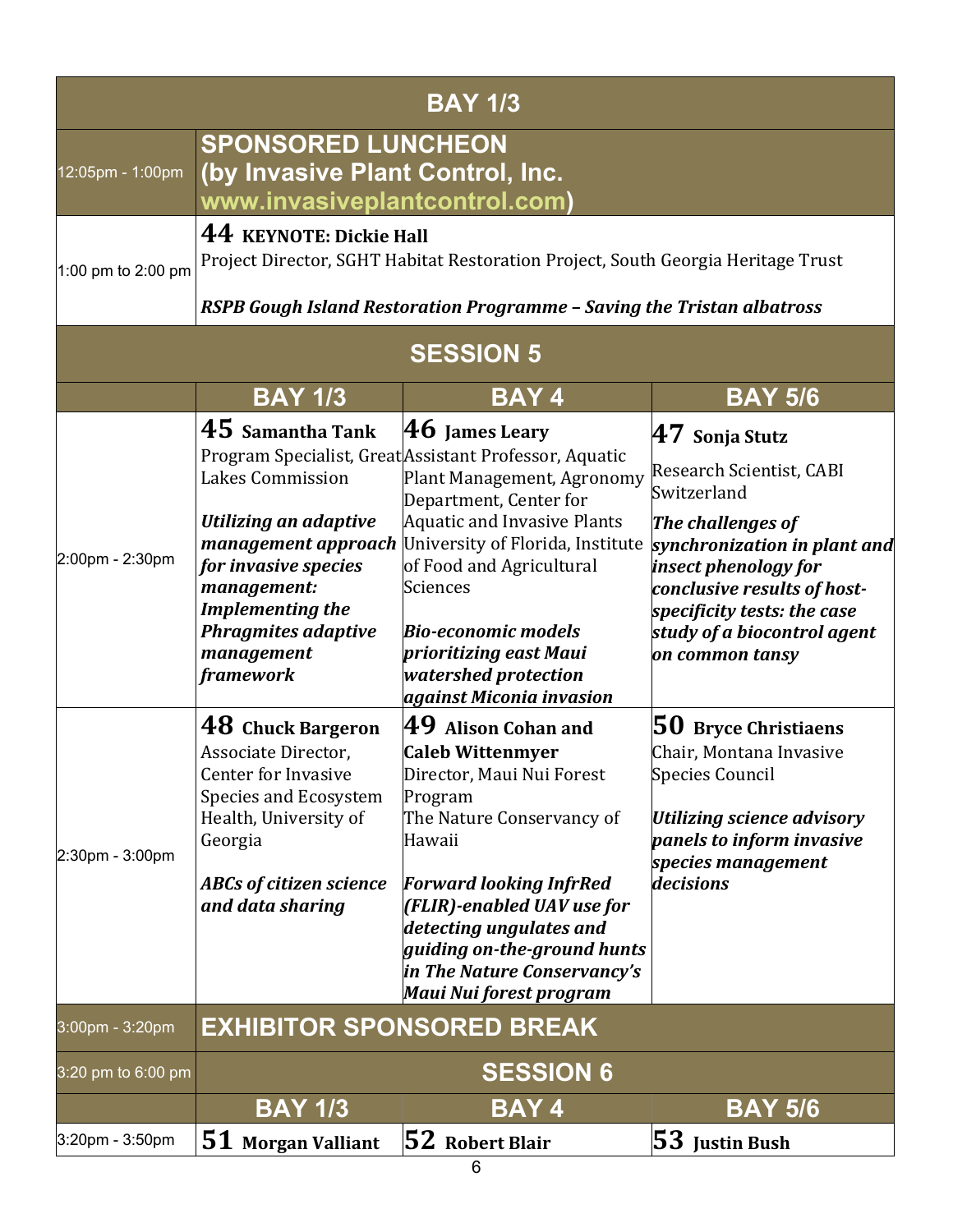|                               | <b>BAY 1/3</b>                                                                                                                                                                    |                                                                                                                                                                                                                                                                                                                                                                                                      |
|-------------------------------|-----------------------------------------------------------------------------------------------------------------------------------------------------------------------------------|------------------------------------------------------------------------------------------------------------------------------------------------------------------------------------------------------------------------------------------------------------------------------------------------------------------------------------------------------------------------------------------------------|
|                               |                                                                                                                                                                                   |                                                                                                                                                                                                                                                                                                                                                                                                      |
|                               | $\,$ county basis to build capacity $\,$ mana $g$ ing a $\,$ quatic invasive                                                                                                      | species in Alaska                                                                                                                                                                                                                                                                                                                                                                                    |
| <b>Program</b>                | Indiana Invasives Initiative - Challenges and successes                                                                                                                           | with preventing and                                                                                                                                                                                                                                                                                                                                                                                  |
| <b>PNW-IPC EDRR Citizen</b>   | <b>Invasives Management Group</b>                                                                                                                                                 | U.S. Fish and Wildlife Service                                                                                                                                                                                                                                                                                                                                                                       |
| Coordinator                   | The Nature Conservancy and                                                                                                                                                        | Program Coordinator<br>Alaska Region                                                                                                                                                                                                                                                                                                                                                                 |
| <b>Invasive Plant Council</b> | Project Coordinator for the                                                                                                                                                       | Conservation, &<br><b>Aquatic Invasive Species</b>                                                                                                                                                                                                                                                                                                                                                   |
|                               |                                                                                                                                                                                   | $59$ Aaron Martin<br><b>Fish and Aquatic</b>                                                                                                                                                                                                                                                                                                                                                         |
|                               |                                                                                                                                                                                   | <b>Northwest</b>                                                                                                                                                                                                                                                                                                                                                                                     |
|                               |                                                                                                                                                                                   | framework for flowering<br>rush control in the Pacific                                                                                                                                                                                                                                                                                                                                               |
| spotted knapweed by           | management of invasive                                                                                                                                                            | Management Area – an<br>interstate and international                                                                                                                                                                                                                                                                                                                                                 |
| <b>Integrating control of</b> | <i>identification and</i>                                                                                                                                                         | The Columbia River Basin<br>Cooperative Weed                                                                                                                                                                                                                                                                                                                                                         |
| Recreation                    |                                                                                                                                                                                   |                                                                                                                                                                                                                                                                                                                                                                                                      |
| Research Coordinator,         | North Carolina State                                                                                                                                                              | Washington State Department<br>of Ecology                                                                                                                                                                                                                                                                                                                                                            |
| <b>Conservation Lands</b>     | Graduate Research Assistant,                                                                                                                                                      | $\bf{56}$ Jenifer Parsons<br>Natural Resource Scientist,                                                                                                                                                                                                                                                                                                                                             |
|                               |                                                                                                                                                                                   | federal agencies                                                                                                                                                                                                                                                                                                                                                                                     |
|                               |                                                                                                                                                                                   | and building connections<br>between tribes, state, and                                                                                                                                                                                                                                                                                                                                               |
| <b>Montana</b>                |                                                                                                                                                                                   | preparedness to new heights                                                                                                                                                                                                                                                                                                                                                                          |
| common buckthorn in           |                                                                                                                                                                                   | response exercise: Taking<br>invasive mussel                                                                                                                                                                                                                                                                                                                                                         |
| <b>Evaluating the</b>         |                                                                                                                                                                                   | <b>Lake Roosevelt enhanced</b>                                                                                                                                                                                                                                                                                                                                                                       |
| and Recreation                | Drones for agriculture and                                                                                                                                                        | Council                                                                                                                                                                                                                                                                                                                                                                                              |
|                               |                                                                                                                                                                                   | Executive Coordinator,<br><b>Washington Invasive Species</b>                                                                                                                                                                                                                                                                                                                                         |
|                               | <b>Conservation Lands</b><br>ecological impacts of<br>54 Clancy Jandreau<br>Missoula Parks and<br>exploiting its life cycle<br>Pacific Northwest<br><b>Science Invasive Plant</b> | Owner-Three Canyon Farms<br>Manager, Missoula Parks<br><i>invasive species use</i><br>$ 55$ Andrew Howell<br>University<br><b>Autonomous robotics for</b><br><i>aquatic plant species</i><br>57 Lizbeth Seebacher 58 Dawn Slack<br>Director of Stewardship, and<br>EDRR Program Outreach Indiana Invasives Initiative<br>Southern Indiana Cooperative<br>Engaging on a county by<br>for conservation |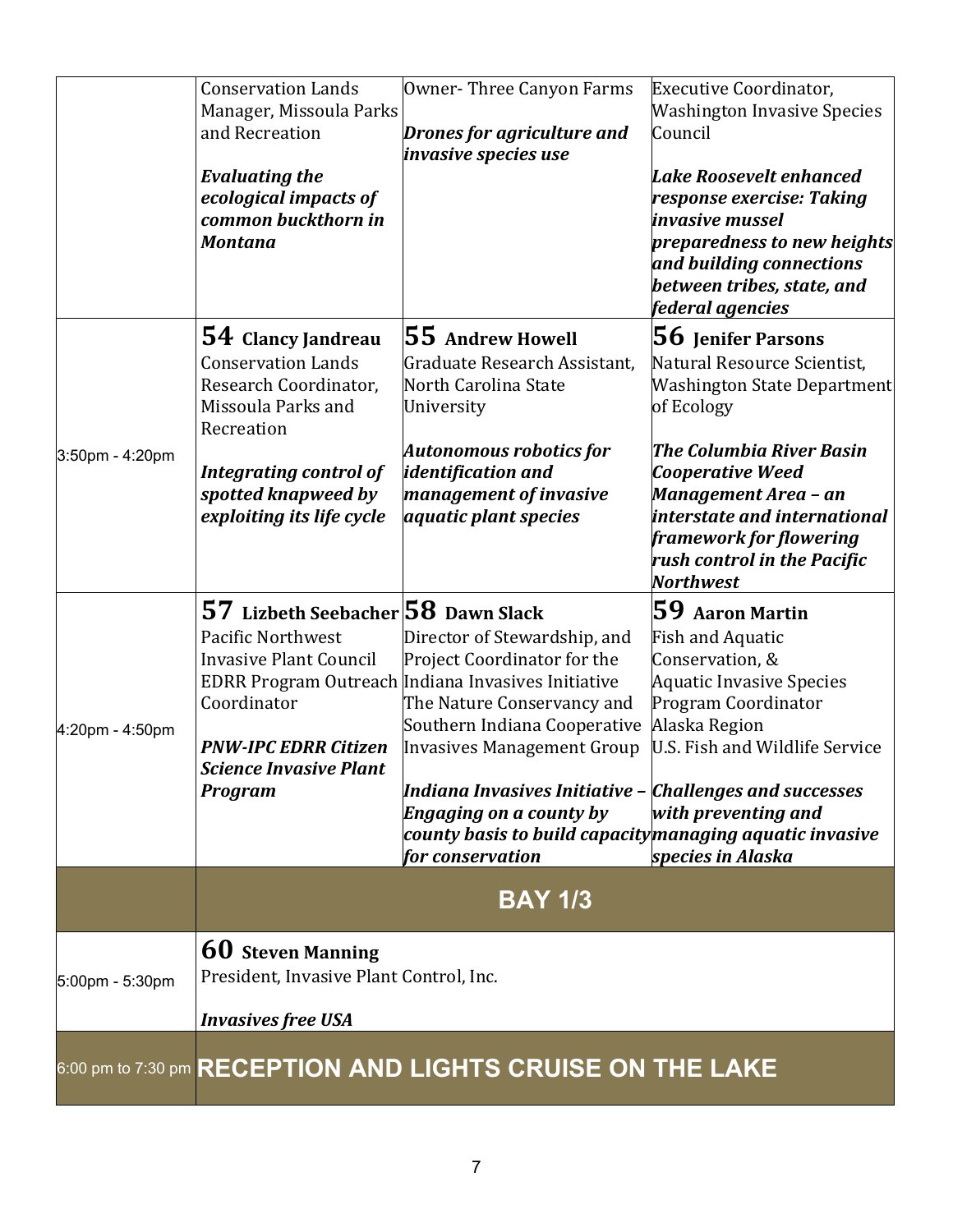|                   | December 12th, 2019<br><b>BAY 1/3</b>                                                                                                                                                                                                                                                                                                                                                                                                                                                                                                               |                                                                                                                                        |                                                                                                                                                                                                                                      |  |
|-------------------|-----------------------------------------------------------------------------------------------------------------------------------------------------------------------------------------------------------------------------------------------------------------------------------------------------------------------------------------------------------------------------------------------------------------------------------------------------------------------------------------------------------------------------------------------------|----------------------------------------------------------------------------------------------------------------------------------------|--------------------------------------------------------------------------------------------------------------------------------------------------------------------------------------------------------------------------------------|--|
|                   |                                                                                                                                                                                                                                                                                                                                                                                                                                                                                                                                                     |                                                                                                                                        |                                                                                                                                                                                                                                      |  |
| $7:30am - 8:00am$ | <b>CONTINENTAL BREAKFAST</b>                                                                                                                                                                                                                                                                                                                                                                                                                                                                                                                        |                                                                                                                                        |                                                                                                                                                                                                                                      |  |
| 8:00am - 8:45am   | $61$ KEYNOTE: Iain Paterson <sup>1</sup> , Martin Hill <sup>2</sup> , Andrew Wannenburgh <sup>3</sup><br><sup>1</sup> Senior Researcher, <sup>2</sup> Professor & Head of Entomology, Centre for Biological Control,<br>Rhodes University, Grahamstown, South Africa<br><sup>3</sup> Ecologist of Chief Directorate, Natural Resource Management Programmes,<br>Department of Environmental Affairs, Cape Town, South Africa<br>The Working for Water programme: Invasive plant control and poverty<br><i>alleviation</i><br><b>SESSION 6 cont.</b> |                                                                                                                                        |                                                                                                                                                                                                                                      |  |
|                   |                                                                                                                                                                                                                                                                                                                                                                                                                                                                                                                                                     |                                                                                                                                        |                                                                                                                                                                                                                                      |  |
| 9:00am - 9:30am   | 62 Aimee Hurt<br>Director of Operations,<br><b>Working Dogs for</b><br>Conservation (WD4C)<br>Innovative applications controlled mulching<br>of conservation<br>detection dogs to<br>manage invasive<br>species while<br>protecting native<br>species and habitats:<br>practical considerations<br>and case studies                                                                                                                                                                                                                                 | $63$ Martin Halm<br>President- Green Climber of Invasive Plants Instructor,<br>North America<br><b>Green Climber remote</b><br>machine | $64$ Gino Graziano<br>University of Alaska Fairbanks<br><b>Choking out the chokecherry:</b><br>effective basal bark<br><i>treatments of Prunus padus,</i><br>an invasive and toxic plant<br>invading the boreal forests of<br>Alaska |  |
| 9:30am - 10:00am  | 65 David Kluttz<br><b>Managing Member</b><br><b>Lakeland Restoration</b>                                                                                                                                                                                                                                                                                                                                                                                                                                                                            | $ 66$ John Lampe<br>Founder of Green Shoots,<br>LLC, Saint Paul, Minnesota                                                             | <b>67</b> John Madsen<br>Research Biologist, USDA ARS<br><b>Invasive Species and Pollinator</b><br>Health Research Unit,                                                                                                             |  |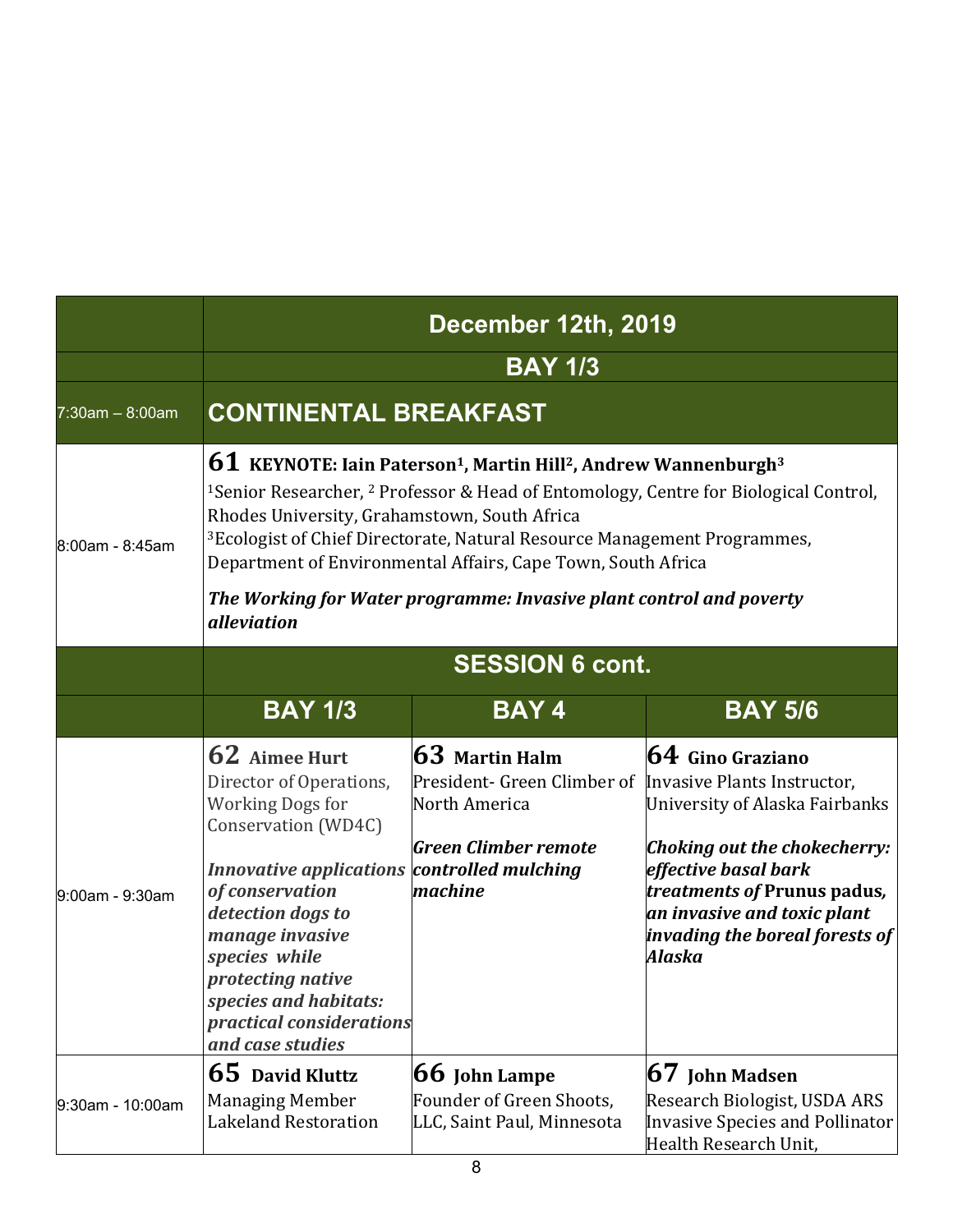|                   | Services, LLC, Priest<br>Lake, ID                                                                                                                                                                         | Novel electronic dispenser<br>for precision applications<br>of herbicide sprays and                                                                                                                                    | University of California-Davis,<br><b>Plant Sciences Department</b>                                                                                                                                                     |
|-------------------|-----------------------------------------------------------------------------------------------------------------------------------------------------------------------------------------------------------|------------------------------------------------------------------------------------------------------------------------------------------------------------------------------------------------------------------------|-------------------------------------------------------------------------------------------------------------------------------------------------------------------------------------------------------------------------|
|                   | <b>Using draw down lake</b><br>conditions to manage<br>invasive and nuisance<br>aquatic plants                                                                                                            | foam                                                                                                                                                                                                                   | <b>Using aquatic herbicides to</b><br>manage the West's invasive<br><i>aquatic plant species</i>                                                                                                                        |
| 10:00am - 10:15am | <b>Council www.nripc.org)</b>                                                                                                                                                                             | <b>BREAK (sponsored by Northern Rockies Invasive Plant</b>                                                                                                                                                             |                                                                                                                                                                                                                         |
| 10:15am - 10:45am | 68 Curtis Pearce,<br><b>Uprooter Founder and</b><br><b>CEO</b><br>Time value of<br>mechanical plant<br>removal                                                                                            | $69$ Thomas Moorhouse<br>Aquatic Pest Control Advisor<br>Clean Lakes, Inc.<br><b>Curly-leaf pondweed newly</b><br>arrived in the waters next<br>to the Coeur d'Alene resort                                            | 70 Harry Quicke<br>Western Stewardship and<br>Development Manager,<br>Vegetation Management, Bayer<br><b>Environmental Science</b><br>Depleting the seed bank - Key<br>to restoration of annual<br>grass infested lands |
| 10:45am - 11:15am | $71\,$ Johan Kristian Rud $72\,$ Blaine Parker<br>Founding owner<br>The weed control<br>company<br><b>Invasive plant species</b><br>mangagement: Leading Building capacity within<br>the non-chemical way | Columbia River Inter-Tribal<br>Heatweed Technologies -Fish Commission, Sturgeon<br>Project Lead, Fisheries<br>Management Department,<br>Portland, OR<br>tribes for invasive species<br>management                      | 73 Jim Bean<br>Strategic Accounts Manager,<br><b>BASF</b><br>Plateau herbicide for invasive<br>weed control: Do you really<br>know how to use it?                                                                       |
| 11:15am - 11:45am | ${\bf 74}$ Clancy Jandreau<br><b>Conservation Lands</b><br>Research Coordinator,<br>Missoula Parks and<br>Recreation<br><b>Strategies for restoring</b><br>grasslands invaded by<br>Ventenata dubia       | $75\,$ Brian Conelly<br>Supervisor, Natrona County Senior Aquatic Technology<br>Weed and Pest District, Mills, Leader, SePRO<br>WY<br>Leafy Spurge Control in a<br>rough and broken country,<br>41 years in the making | ${\bf 76}$ Mark Heilman<br>Selective management of<br><i>invasive watermilfoils</i><br>utilizing ProcellaCOR Aquatic<br><b>Herbicide</b>                                                                                |
| 11:45am - 12:15pm | 77 James Castle<br>Wildlife Biologist, U.S.<br>Army Corps of Engineers,<br>Walla Walla District<br>Burbank, WA                                                                                            | ${\bf 78}$ Cayce McAlister<br>Garden Club of America<br>Organizing a weed wrangle<br>in your state                                                                                                                     | 79 Shannon Clark<br>Postdoctoral Researcher,<br>Colorado State University<br><b>Evaluating native species</b><br>response to indaziflam<br>applications in natural areas<br>and rangeland                               |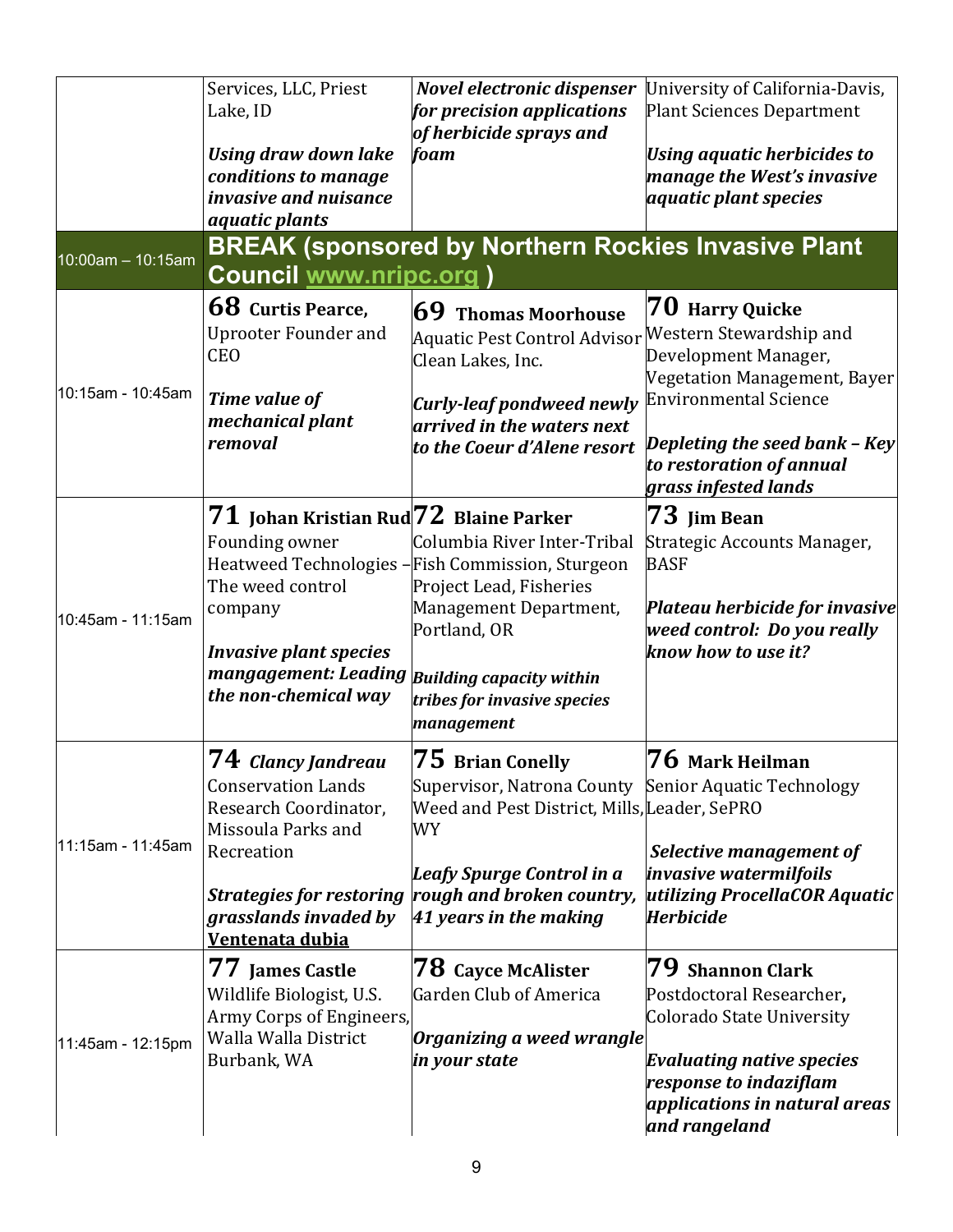|                       | <b>Organic methods for</b><br><i>invasive species</i><br>management                                                                                                                                                                                                                                                    |                                                                                                                                                                                                                                                                       |                                                                                                                                                                                                                                                                                                                                           |  |
|-----------------------|------------------------------------------------------------------------------------------------------------------------------------------------------------------------------------------------------------------------------------------------------------------------------------------------------------------------|-----------------------------------------------------------------------------------------------------------------------------------------------------------------------------------------------------------------------------------------------------------------------|-------------------------------------------------------------------------------------------------------------------------------------------------------------------------------------------------------------------------------------------------------------------------------------------------------------------------------------------|--|
|                       |                                                                                                                                                                                                                                                                                                                        | <b>BAY 173</b>                                                                                                                                                                                                                                                        |                                                                                                                                                                                                                                                                                                                                           |  |
| 12:15pm -1:00pm       | <b>SPONSORED LUNCHEON</b>                                                                                                                                                                                                                                                                                              | (by the Pacific Northwest Invasive Plant Council)                                                                                                                                                                                                                     |                                                                                                                                                                                                                                                                                                                                           |  |
| 1:00pm - 2:00pm       |                                                                                                                                                                                                                                                                                                                        | <b>80</b> KEYNOTE: Dan Tompkins<br>Project Manager: Science Strategy, Predator Free 2050                                                                                                                                                                              |                                                                                                                                                                                                                                                                                                                                           |  |
|                       |                                                                                                                                                                                                                                                                                                                        | Developing the Tools for Predator Free 2050: Progress to date and future strategy<br><b>SESSION 7</b>                                                                                                                                                                 |                                                                                                                                                                                                                                                                                                                                           |  |
|                       | <b>BAY 1/3</b>                                                                                                                                                                                                                                                                                                         | <b>BAY4</b>                                                                                                                                                                                                                                                           | <b>BAY 5/6</b>                                                                                                                                                                                                                                                                                                                            |  |
| $2:00$ pm $- 2:30$ pm | $81$ Dan McLendon<br>Regional Director.<br><b>American Conservation</b><br>Experience<br><b>American conservation</b><br>experience (ace)<br>invasive species strike<br>team. Buildina<br>partnerships with<br>federal, state, local and<br>non-profit organizations<br>to restore natural<br>habitats on public lands | $82$ Phil Matson<br>Research Coordinator,<br>Flathead Lake Biological<br>Station, (FLBS), University of University of Wyoming<br>Montana<br><b>Finding localized</b><br>populations of AIS: can a<br>PCR machine source track<br>and provide true early<br>detection? | <b>83</b> Andrew Kniss<br>Professor & Head<br>Department of Plant Sciences<br><b>Public scrutiny about</b><br>glyphosate                                                                                                                                                                                                                  |  |
| $2:30$ pm $-3:00$ pm  | $ 84 $ Melissa Smith<br><b>Research Ecologist</b><br>USDA-ARS Invasive Plant Department of Biological<br>Research Lab, Ft.<br>Lauderdale, FL<br><b>Shared parasitoids and</b><br>apparent competition:<br><b>Looking for indirect</b><br>effects in Florida's weed<br>biological control agents                        | <b>85</b> James Nagler<br>Professor & Chair,<br>Invasive fishes in Idaho                                                                                                                                                                                              | <b>86</b> James Leary<br><b>Assistant Professor, Agronomy</b><br>Department, Center for Aquatic<br>Sciences, University of Idaho and Invasive Plants, University<br>of Florida<br><b>Efficacy of an In-water</b><br><b>Treatment with the New</b><br>Aquatic Herbicide<br>Florpyrauxifen-benzyl on<br>Hydrilla verticillata in<br>Florida |  |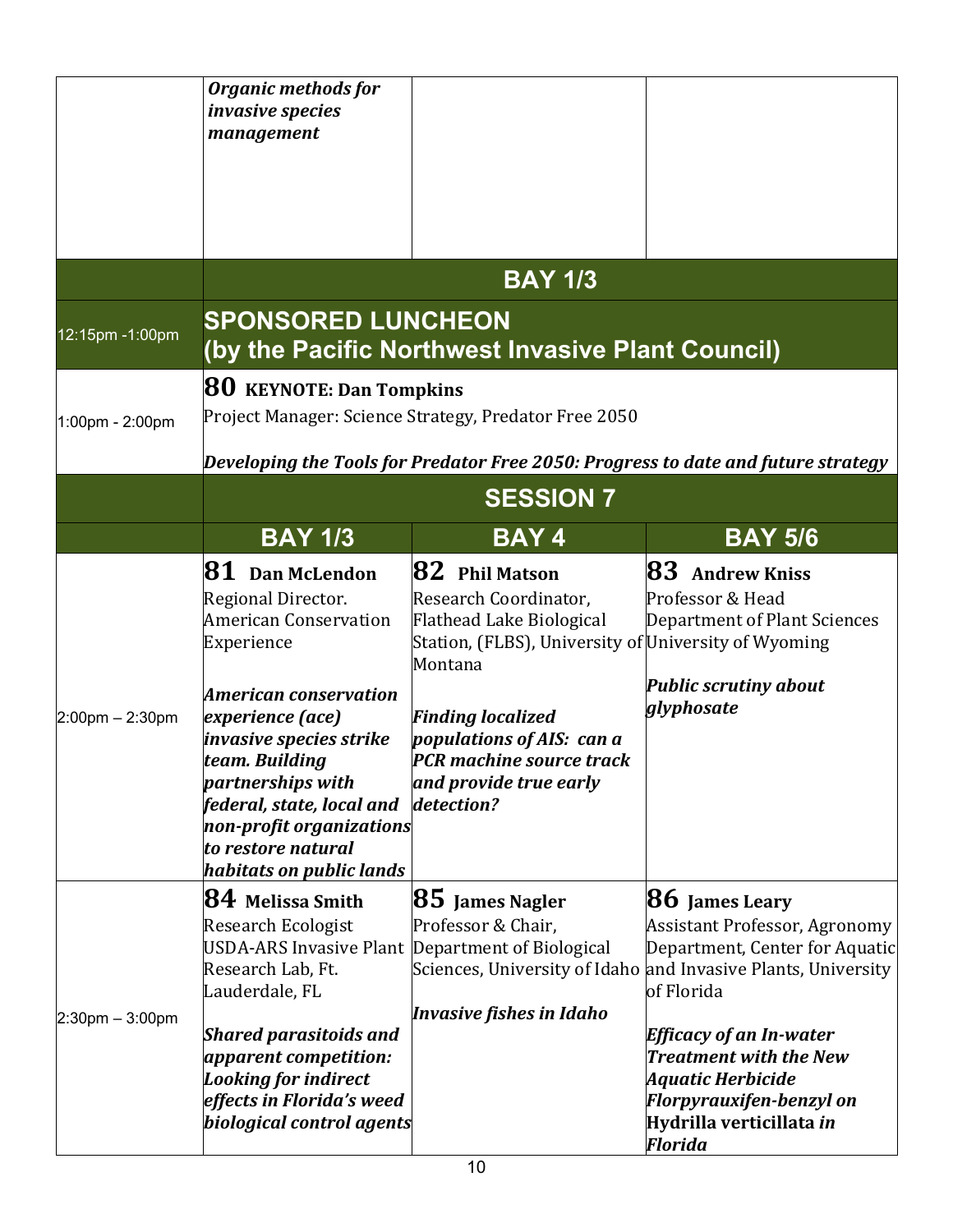| $3:00$ pm $-3:30$ pm | $\bf 87$ Susan Panta<br>Graduate Research<br>Assistant, EPPN<br>Department,<br>University of Idaho<br>A novel approach to<br>host-specificity testing<br>in weed biological<br>control for plant species<br>restricted to specialized<br>soil types                                                                                                | 88 Katherine Lee<br><b>Assistant Professor</b><br>Department of Agricultural<br><b>Economics and Rural</b><br>Sociology<br>University of Idaho<br>The economics of invasive<br>species: an overview of<br>methods, challenges. and<br>opportunities                                                                                                                                                                                         | $89$ Nic Zurfluh<br>Section Manager, Invasive<br>Species Outreach and<br>Coordination<br>Idaho Department of<br>Agriculture<br><b>Idaho watercraft inspection</b><br>program, Preventing the<br>spread of aquatic invasive<br>species |
|----------------------|----------------------------------------------------------------------------------------------------------------------------------------------------------------------------------------------------------------------------------------------------------------------------------------------------------------------------------------------------|---------------------------------------------------------------------------------------------------------------------------------------------------------------------------------------------------------------------------------------------------------------------------------------------------------------------------------------------------------------------------------------------------------------------------------------------|---------------------------------------------------------------------------------------------------------------------------------------------------------------------------------------------------------------------------------------|
| $3:30$ pm $-3:50$ pm | <b>Council</b>                                                                                                                                                                                                                                                                                                                                     | <b>BREAK (sponsored by Northern Rockies Invasive Plant</b>                                                                                                                                                                                                                                                                                                                                                                                  |                                                                                                                                                                                                                                       |
| $3:50$ pm $-4:20$ pm | $\mathbf{90}$ Joey Milan<br><b>Biocontrol Specialist,</b><br>USDI Bureau of Land<br>Management, Boise, ID<br> A post-biological control The Nez Perce Tribe —<br>and its implementation<br>in the USA.                                                                                                                                             | <b>91</b> Paul Brusven<br>Coordinator, Nez Perce<br>Biocontrol Center, Lapwai,<br>ID<br>release assessment tool Biocontrol Center: Project<br>overview and services<br>provided to landowners<br>and mangers                                                                                                                                                                                                                                | <b>92</b> Jeremy Varley<br><b>Section Manager Noxious</b><br>Weeds, Idaho Department of<br>Agriculture<br>Idaho Aquatic Noxious Weeds<br>Program, an update on the<br>infestations and treatments<br>occurring in Idaho by ISDA       |
| $4:20$ pm $-4:50$ pm | $\bm{93}\,$ Bijay Subedi<br>Graduate Research<br>Assistant, EPPN<br>Department,<br>University of Idaho<br><i>Examining pre-alightment</i> FWS<br>host-selection of a<br>biological control<br>candidate Ceutorhynchus<br>rusticus <i>for</i> Isatis<br>tinctoria in response to<br>olfactory and visual cues<br>of nontarget confamilial<br>plants | 94 Meg Duhr<br>Integrated Pest Management Professor, Department of<br>Specialist Mid-Columbia<br><b>River and Central</b><br><b>Washington National</b><br>Wildlife Refuge Complex, U.S. <i>Using multiple molecular</i><br>Multi-agency mission<br>support: How a unique<br><b>Sikes Act partnership helps</b><br>implement invasive species<br>control projects on U.S. Air<br><b>Force bases and National</b><br><b>Wildlife Refuges</b> | $95$ Steve Novak<br>Biological Sciences, Boise State<br>University<br>markers to reconstruct the<br><i>invasion of Taeniatherum</i><br>caput-medusae (Poaceae,<br>medusahead) in the western<br><b>United States</b>                  |